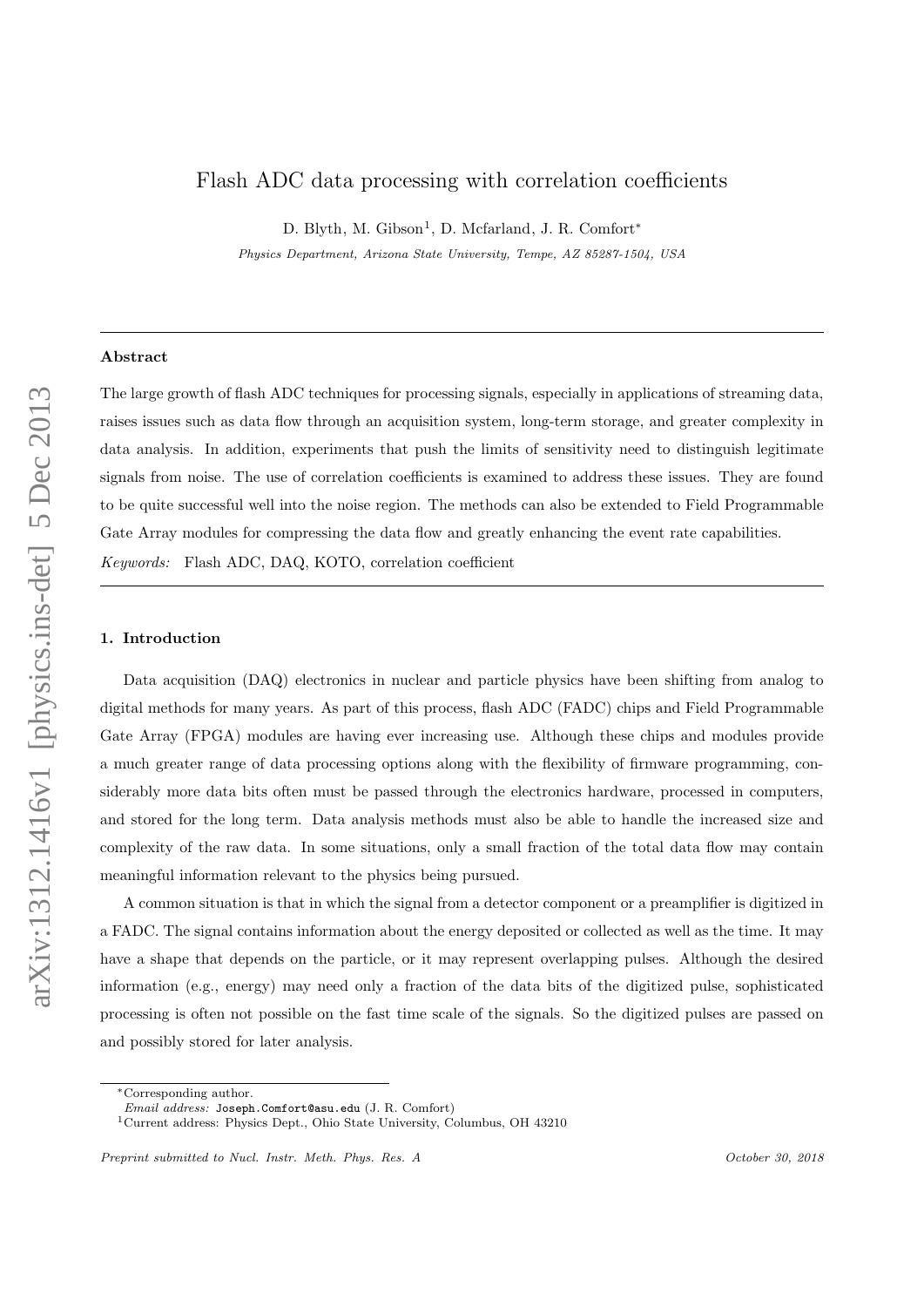An additional problem with such signals is that of distinguishing a real signal from a noise excursion, perhaps one that is many standard deviations from the average. Precision experiments that push to the limits of sensitivity might falsely record such excursions while, due to noise fluctuations, miss good signals.

To address such issues, we have been developing methods based on correlation coefficient (CC) algorithms. Such CC methods can be used to pick out signals from a stream of input data, to scan through atomic or nuclear spectra to identify peaks, to obtain initial estimates of the yield and location of a peak for use in a detailed fitting program, for pedestal evaluations in the presence of noise [\[1\]](#page-8-0), among other things. Although the context for our work is the KOTO experiment at J-PARC [\[2\]](#page-8-1), benefits can also extend to many other experiments.

Our initial and primary interest in developing CC methods was for use in offline data analysis. We explore here the ability of CC algorithms to identify FADC signals and to distinguish them from noise. Very good estimates of the energy and time of FADC signals can be obtained quickly and easily for use in event reconstruction. Consideration is also given to ways in which the methods might be extended to online applications where only a small fraction of the data contains meaningful information, and/or the event rate through a DAQ system or the storage of data are limited.

## 2. Correlation Functions

Consider a set of data  $\{y_i\}$  and a reference peak  $\{x_i\}$ , each with N points. A simple correlation function is that of the cosine similarity function [\[3\]](#page-8-2)

$$
\cos \theta = \frac{\sum_{i} x_i y_i}{\sqrt{\sum_{i} x_i^2} \sqrt{\sum_{i} y_i^2}} \tag{1}
$$

where each sum is over  $N$  points. This normalized,  $N$ -dimensional scalar product expresses how well two vectors are 'aligned' in the space.

More generally, the correlation coefficient  $\rho$  is defined as [\[4\]](#page-8-3)

$$
\rho = \frac{N \sum x_i y_i - (\sum x_i) (\sum y_i)}{\left\{ [N \sum y_i^2 - (\sum y_i)^2] \left[ N \sum x_i^2 - (\sum x_i)^2 \right] \right\}^{1/2}}.
$$
\n(2)

Each sum is again over N values. The value  $\rho^2$  is actually more meaningful in that it expresses the fraction of the variance in the data  $\{y_i\}$  which is accounted for by the hypothesis of the reference peak  $\{x_i\}$ . For example, if  $\rho = 0.7$ , about half of the variance in the data would need to be ascribed by something other than the reference peak.

A reference peak can be shifted through a data spectrum to identify candidate peaks for which  $\rho$  at some location exceeds a selection criterion. The sums  $\sum x_i$ ,  $\sum x_i^2$ , and  $(\sum x_i)^2$  are all known and fixed. The sums involving  $y_i$  alone can be adjusted at each step by dropping off the contributions from the first (oldest) data location and adding the contributions of the new location. However, the correlation sum  $\sum x_i y_i$  must be recomputed at each step.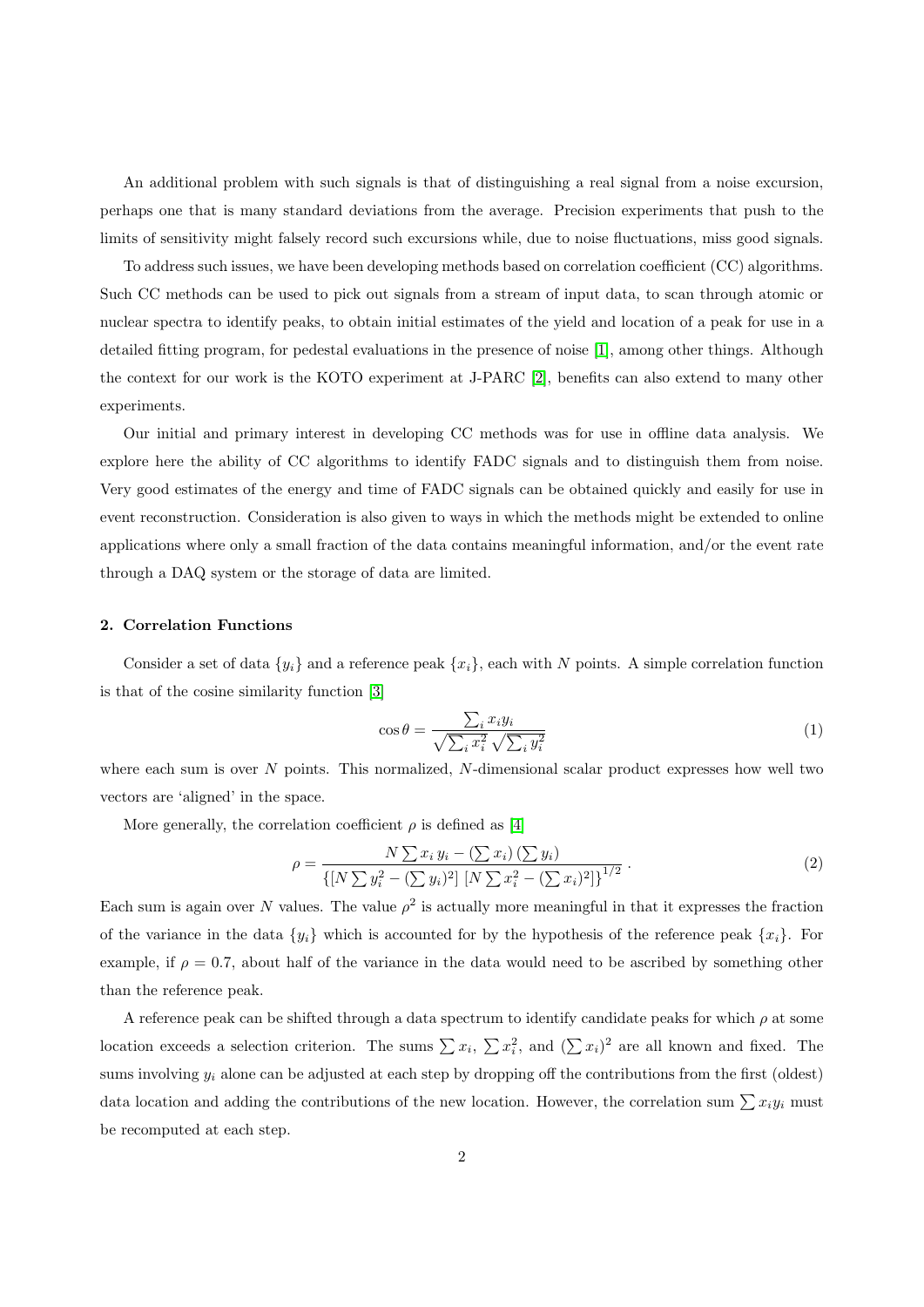## 3. KOTO Data Acquisition

To provide a context for the discussion, we consider the KOTO experiment which seeks to obtain the first observation of the  $K^0_L \to \pi^0 \nu \bar{\nu}$  decay and a measurement of the CP-violating parameter in the Standard Model (SM). A full description of the KOTO DAQ system, along with an overview of the experiment, is provided in Ref. [\[2\]](#page-8-1). Only some items relevant to the discussions in this paper are noted here.

The heart of the detector system is a roughly circular array of 2716 small and large CsI crystals, approximately 90 cm in radius, for detecting photons. The array has a hole of 20 cm by 20 cm, partly filled with some veto detectors, for the beams to pass through. In front of and surrounding the CsI array are numerous detectors to veto events with charged particles and/or photons that miss the array.

Signals from each CsI crystal are sent to custom-made FADC modules, each with 16 inputs [\[5\]](#page-9-0). The signals are passed through a low-pass filter that is designed to convert the pulse into a quasi-Gaussian shape about 45 ns full width at half maximum, and with a long and relatively flat tail. This shape is digitized by a 14-bit, 125-MHz chip into 64 time samples (initially 48 samples). The top of the peak in each channel is adjusted to be near the middle of the time samples, leaving room for samples at each end to estimate pedestals. An example of a FADC signal is shown in Fig. [1.](#page-2-0)



<span id="page-2-0"></span>Figure 1: An example FADC signal, including an estimated pedestal level.

The signals in each module are placed in a  $4-\mu s$  pipeline, sufficient to retain all data. Upon receipt of a suitable trigger pulse, the FADCs then transmit the pipelined data for all time samples of the event to Level 2 (L2) modules. The L2 modules prepare the data for routing through 1-Gb ethernet links to a computer array for event building, followed by ethernet transfer from J-PARC to the nearby KEK laboratory for long-term storage. The DAQ hardware is fully synchronized to an 8-ns clock.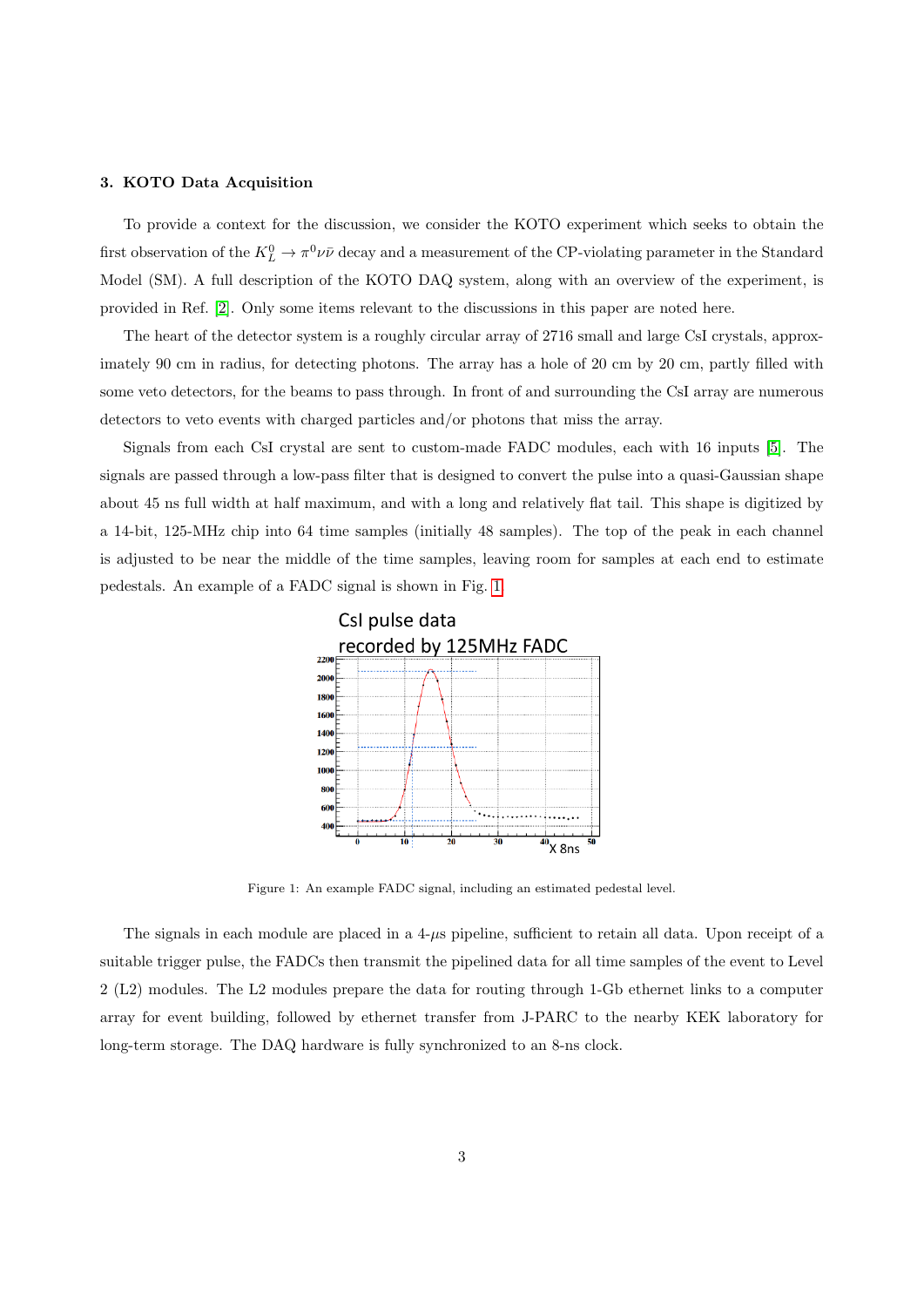## 4. Offline Data Analysis

For each event, the goal of data analysis is to identify the 'hit' crystals, their energy deposits, and their times so that clusters corresponding to the incident photons can be constructed. Kinematic analyses are then applied to reconstruct the  $K^0_L$  decay modes and their properties.

It is assumed for the discussion here that suitable methods are applied to determine pedestals. Our analyses typically involve an algorithm the utilizes the averages of the first 8 and the last 8 time samples, with checks on possible accidental peaks in those regions [\[6\]](#page-9-1). The discussion is also focused on the CsI crystals as they determine the kinematics of an event.

## 4.1. Application of the correlation coefficient

For this work, a model reference peak  $\{x_i\}$  was constructed by averaging the shapes obtained from a large number of peaks in the data of an early KOTO test run. A representation of the shape is shown in Fig. [1.](#page-2-0) This parent reference peak consists of 44 samples of real (floating point) numbers with a maximum value of 1.0. Because the raw data are in the form of 14-bit integers, the analysis is made much faster by coding Eq. (2) with integer arithmetic and bit shifts. An auxiliary reference peak of 21 integers is thus used in the data analysis routines. The data for this peak includes all values of the parent reference peak down to the 2-3% level, where the tail becomes flat. The peak is then scaled from the parent reference peak so that the sum of the 21 values is  $21 \times 512 = 10752$ . (See Sec. 5.)

To find hits, a pedestal-subtracted time spectrum is prepared for each crystal (extended with samples of zero at each end to accommodate the samples before the maximum of the reference peak). The reference peak is then scanned through a time spectrum, a correlation coefficient is calculated at each step, and values that exceed the user's criterion are placed in a table along with a label of the time sample. In addition, the CC routine automatically calculates the area  $A = \sum_i y_i$  of the signal peak and the weighted time sum  $T = \sum_i i y_i$ , and includes them in the candidate table. The user's code selects the highest CC value from the table, if any, to record a hit, along with the area and mean time  $T/A$ . The area is converted to a value for the peak maximum by a fixed constant. The energy is obtained from this peak maximum by applying experimental calibration constants.

It is to be noted that the information returned to the user is obtained directly from the data and is not the result of a fitting procedure. The CC value is simply a measure of the quality of the correlation with respect to a reference shape. Statistical precision is improved by using a sum over the peak distribution rather than a single sample at the maximum.

Our standard analysis code contains some other useful features. For example, a time spectrum can be scanned prior to the CC analysis to see if it satisfies a tight criterion for having no energy, at which point it is removed from further processing. A simple method is to find the maximum and minimum values of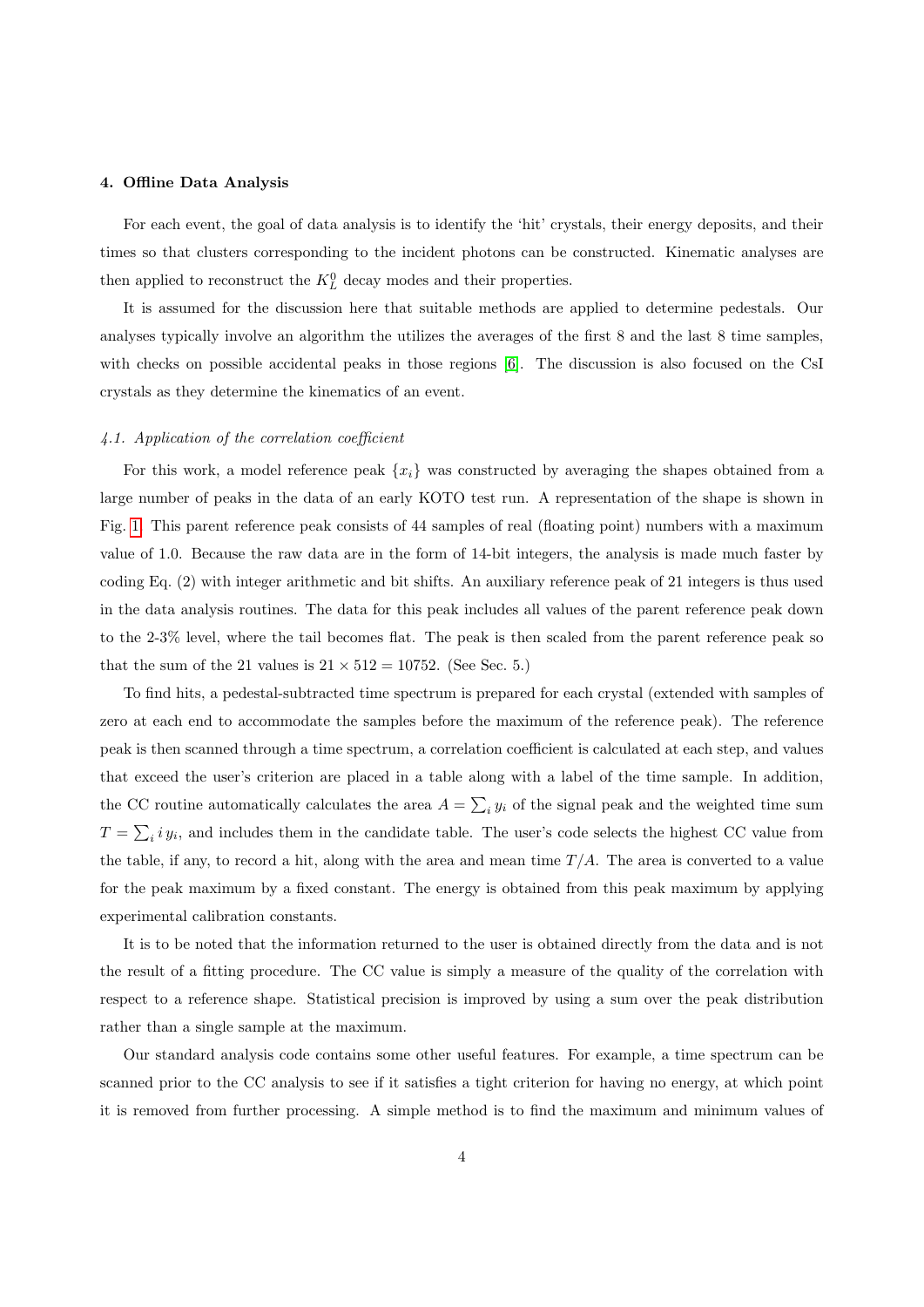all time samples and test if their difference is less than a specified value (e.g., 4-6  $\sigma_{\text{noise}}$ ) [\[6\]](#page-9-1). Also, because the peaks of all the CsI signals are located near a fixed time sample by design, it is not necessary to scan over the full time distribution but only over a region around the nominal time sample. This option can eliminate crystals that have only out-of-time accidentals. Two CC criterion levels are available for test and development purposes: one in the CC routine to fill its table of hit information for the user, and a second, higher one for final user selection. Finally, an energy cut can be applied, commonly near the noise floor.

#### 4.2. Monte Carlo Single Photon Studies

Real data are often not the best source for testing a correlation coefficient method. The energies and times have uncertainties from calibration methods, pedestal values that must be determined empirically, non-linearities, noise from known and unknown sources, and many other issues. In short, the true values are unknown and the purpose of the data analysis codes is to estimate the best values. The best tests are against Monte Carlo (MC) simulations, even with their own uncertainties.

Extensive MC studies were made to test the ability of the CC method to properly detect photon events in the CsI array, and especially to explore its sensitivity to small signals down to the noise region. In these studies, pseudo-FADC data were generated and then processed through the offline analysis code in the same way as real data.

In generating the pseudo-FADC data, a pedestal level was generated randomly for each crystal. The values could be selected for the analysis, or an algorithm could be used to extract a pedestal from the first 8 and/or the last 8 time samples of a time spectrum. In the case of the algorithm, the root-mean-square (RMS) deviations of pedestals from their averages were about 0.7 ADC counts.

The pedestal fluctuations depend on noise in the system. From the data sheet for the FADC used in the experiment as well as tests with the FADC boards [\[5\]](#page-9-0), a standard deviation of about  $\sigma = 2.1$  counts was chosen. Combined with a model energy conversion scale factor of 9 counts/MeV, the noise floor is near 0.6 MeV (2-3  $\sigma$ ). Hence, the MC simulations of energy deposits in the crystals were converted to ADC counts, digitized with respect to the parent reference peak, and added with Gaussian distributed noise fluctuations at each time sample to the pedestal value of a crystal. The signal data were also given random time fluctuations within one time sample. Apart from the effects of noise fluctuations, the conversion scale factor cancels in round-trip MC simulations.

Single photons for ten energies between 1 and 1000 MeV were directed to the CsI crystals. Except for the lowest energies, the photon energy is deposited over several individual crystals. The individual deposits and the summed total energy were recorded by the MC code. The analysis code with a CC value  $\rho = 0.7$ was used to select hits. A window of about  $\pm 4$  time samples about the expected location was used, and there was no energy cut. The results from the analysis were compared against the original MC energy and time values, crystal by crystal for each event, to find matched, missed, and false hits. Full details are given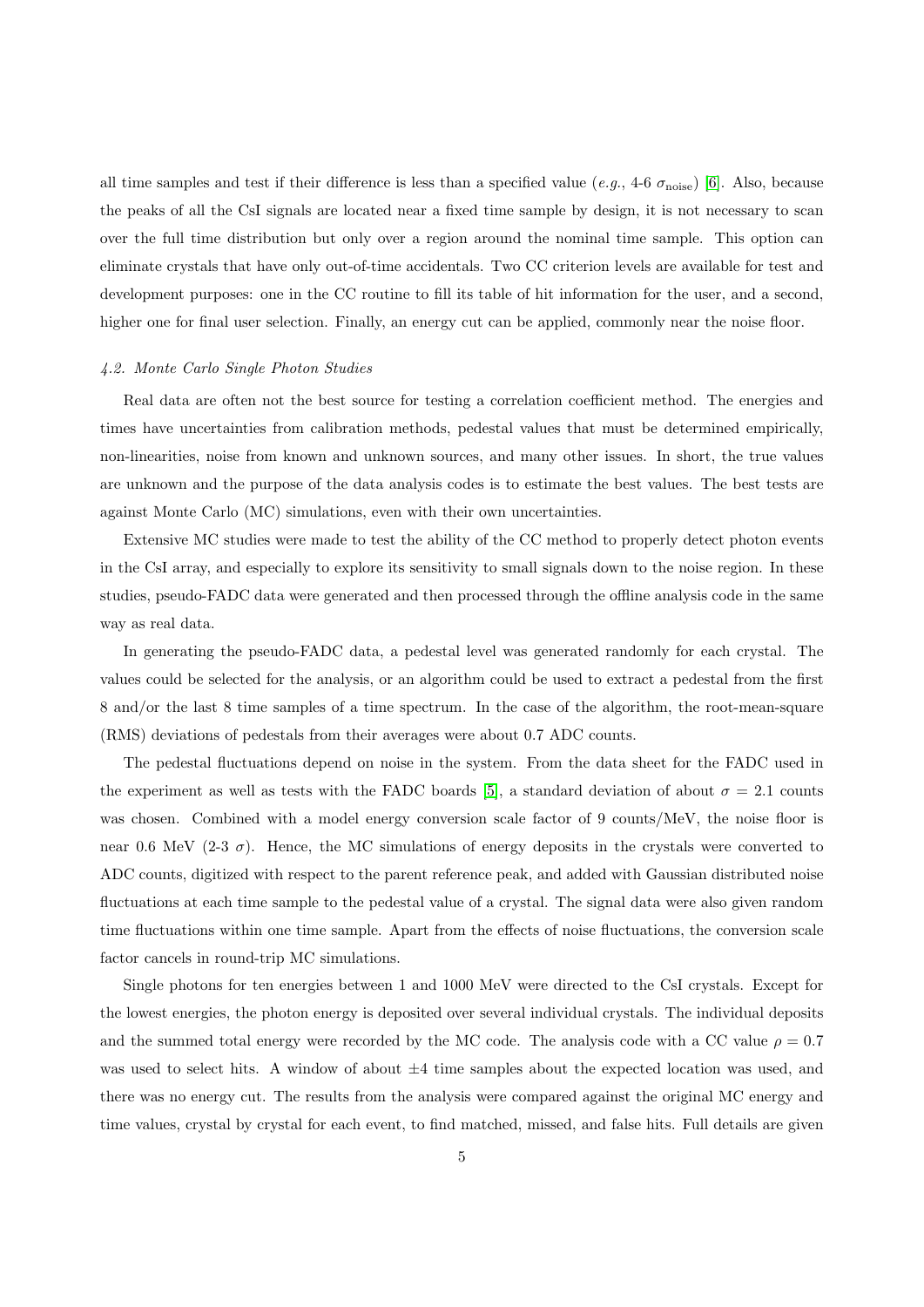in a separate Tech Note [\[7\]](#page-9-2), with key features summarized here.

Even though the CsI crystals have a radiation length of  $27X_0$ , there is some inefficiency in collecting all of the energy of an electromagnetic shower. Separate MC studies have shown that  $e^-$  and  $e^+$  from the showers (as well as neutrons from photonuclear processes) can be emitted and carry energy back upstream. In addition to the intrinsic loss of energy through physical processes, analysis codes may not be able to identify all of the deposited energy of a photon due to ambiguities arising from photo-statistics, noise, and/or limitations of the detection algorithm. At some point, no method that reports energy deposits below the noise floor can be considered to be reliable.

With no energy cut on any crystal, the CsI array collected an average of 98.0% to 99.4% of the incident MC photon energy, increasing slowly over the 1–1000 MeV range. For the same range, the analysis code collected an average of 70.2% to 98.6% of the photon energy over the CsI array. Note that the 30% discrepancy between the MC and analyzed hits for 1-MeV photons is only 0.3 MeV; the discrepancy is 0.8% (8 MeV) for 1000-MeV photons. If crystals with energy deposits less than 1.0 MeV are excluded from the sums, both the MC and analysis codes collect nearly equal average fractions of the photon energies. The losses range from about 22.5% or ∼0.7 MeV for 3-MeV photons to 2% or 20 MeV for 1000-MeV photons. Hence, with such a cut, it would be feasible on average to correct the energy of a photon cluster obtained from data by using an energy-dependent factor determined from MC simulations.

On average, the CC method provides very good agreement with the energies and times of the hits. Summing over the energy differences, positive and negative, between the individual MC deposits and the analyzed hit deposits, the net difference was about 0.01 MeV for every photon energy. The RMS spreads of the differences were about 0.13 MeV. Similarly, the summed time differences were about 0.04 time samples with an RMS spread typically between 0.60 - 0.70 of the 8-ns time step.

All of these quantities were obtained with the use of known pedestals. If a pedestal algorithm is used, the summed energy differences were about 0.07 MeV with a RMS spread of 0.23 MeV, while the summed time differences and RMS spreads were unaffected. The CC method is not intended to provide high precision for these quantities. Yet it provides excellent estimates for the quantities as starting points if needed for detailed fitting routines.

#### 4.3. Sensitivity in the noise region

In the previous section, events were considered "matched" if they had the same crystal ID, although the energies were generally close as well. But the energy regions for the missing and false hits also need to be examined.

The fraction, in percent, vs. low-energy deposits within a cluster of matched, missed, and false hits between MC and analyzed pseudo-data distributions are shown in Fig. [2](#page-6-0) for four of the pure photon energies. The percent distributions are similar in each case, with the lines for the matched and missed hits crossing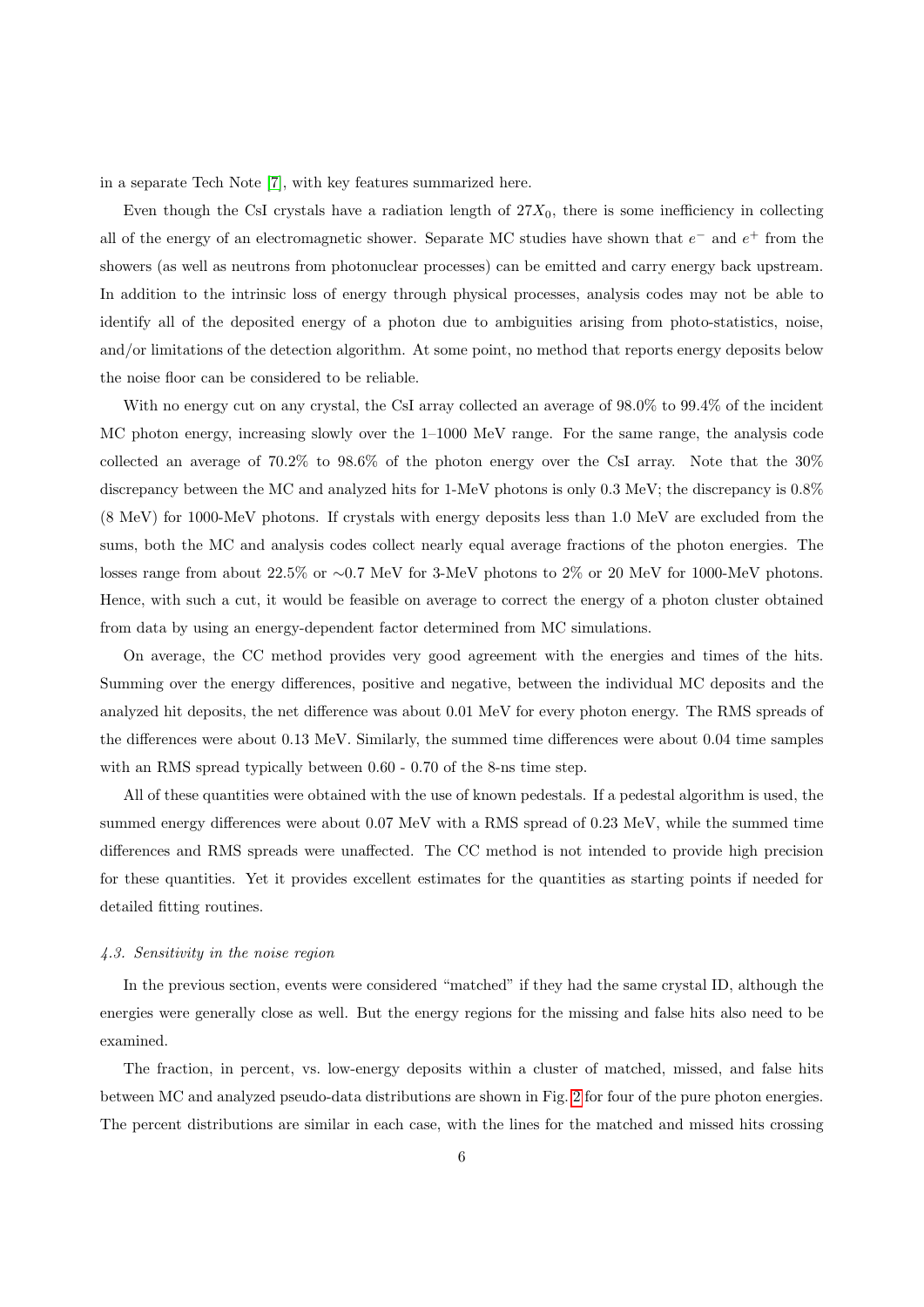at 50% near 0.6 MeV (in our model). This value can be interpreted as having an equal probability for either choice: below this value, noise prevails; above this value, there is an improving likelihood of having a real hit. The missing MC hits are nearly all gone by 1 MeV, with a few reaching perhaps 1.5 MeV. Hence, one may define the hard noise region  $E_{\text{hard}} < 0.6 \text{ MeV}$ , and a gray region 0.6 MeV  $E_{\text{gray}} < 1.0 \text{ MeV}$ . These values agree well with separate studies of the noise regions based on pseudo-FADC events with zero energy.



<span id="page-6-0"></span>Figure 2: Fractions (in percent) vs. low-energy deposits within a cluster of matched missed, and false hits between MC and analyzed pseudo-data.

The energy distributions here are based on assumptions in the Monte Carlo simulations of the overall energy calibration of FADC counts per MeV. They may be different for KOTO or any other experiment. In addition, photo-statistics can affect the behavior at these low energies, and are not included in the model. Such fluctuations would increase the energy values for the hard and gray regions.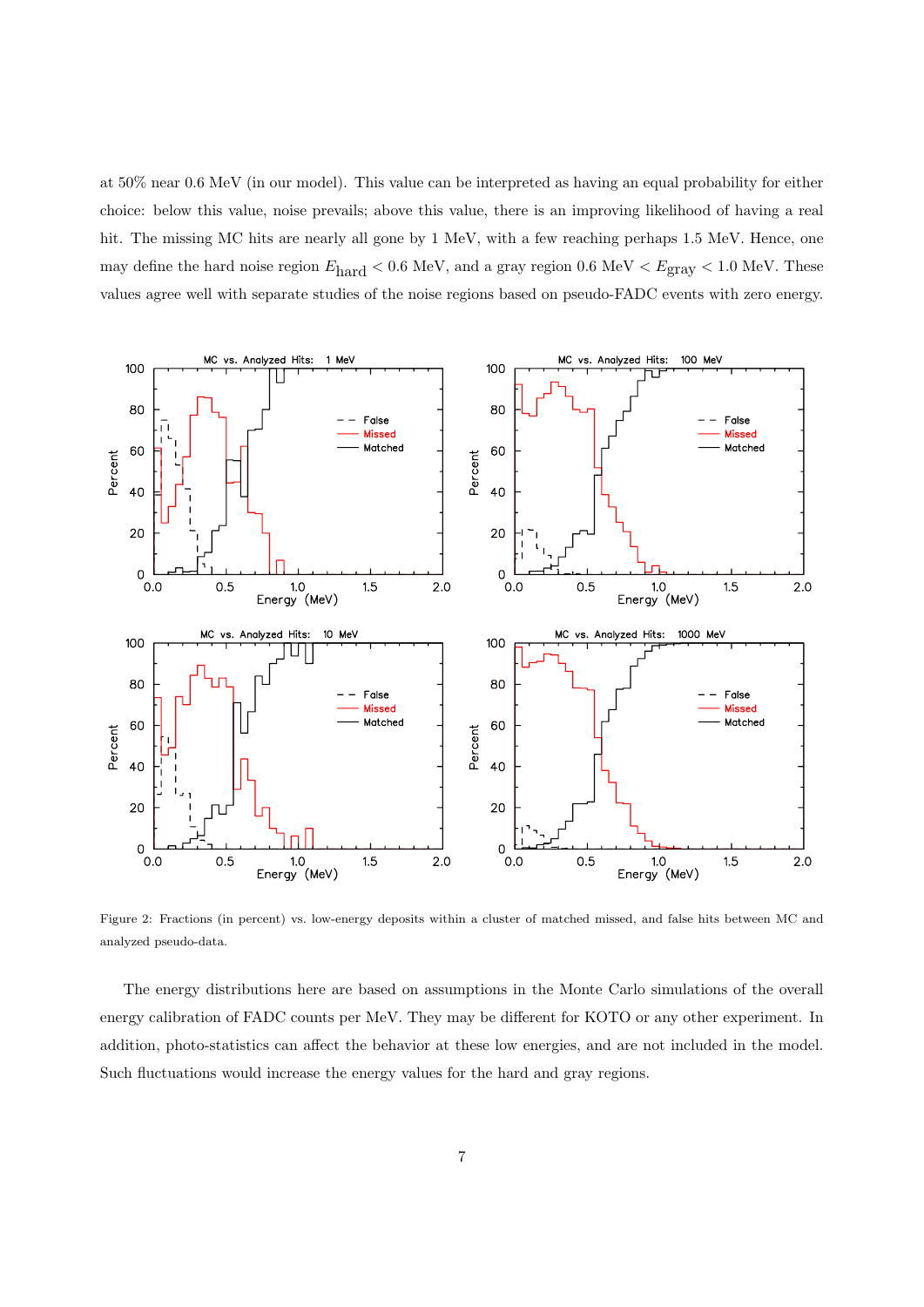#### 5. Online Data Compression

All of our MC calculations showed that very few CsI crystals have energy deposits in an event. Out of 2716 crystals, a 1-MeV photon deposits energy on average in 1.4 crystals, while a 1000-MeV photon would have hits in 48 crystals. Even complicated multi-photon decays had deposits only up to 200 hits per event, with average values of about 100-150 hits per event. Hence, 95% or more of the event data have no direct physics content. If crystals with real energy deposits can be cleanly distinguished from those with only noise, substantial enhancements in DAQ event rates, along with savings in analysis time and data storage, can be implemented. Large compression factors of 20, 30, or more might be possible.

To accomplish such a task, the correlation coefficient would need to be recomputed every time sample (8 ns for KOTO) on data in a FADC pipeline. Although challenging, a rearrangement of Eq. (2) along with the use of integer arithmetic and bit shifts has provided a solution that can be encoded in the FADC firmware.

It is not necessary to know the actual CC value  $\rho$  to make a decision about whether to retain some data or not, but only that it exceeds a preset value. In that case, it will be convenient to square Eq. (2) and rearrange it in a slightly different form. To ensure a positive correlation, require that the numerator of Eq. (2) before squaring be greater than zero. Then, defining  $X_i = Nx_i$ ,

$$
\left[\sum X_i y_i - \frac{1}{N} (\sum X_i)(\sum y_i)\right]^2 = \left\{\rho^2 \left[\frac{1}{N} \sum X_i^2 - \frac{1}{N^2} (\sum X_i)^2\right]\right\} \left[N \sum y_i^2 - (\sum y_i)^2\right].
$$
 (3)

As mentioned in Sec. 4.1,  $\sum x_i$  in our model is normalized to 512 (2<sup>9</sup>), so  $\sum X_i = 10,752$ . This scaling is needed to obtain sufficient accuracy with integer arithmetic for small signals. The factor in curly braces can be precomputed once. The selection criterion is met if the left-hand side is greater than the right-hand side. It is not necessary to complete the calculations over the full dynamic range of the signals because those that exceed some level will certainly be passed. If the test fails, a compression bit for the corresponding ADC input to the module can be set, and referenced by subsequent data stages to recognize missing data.

The Monte Carlo studies have shown that a value of  $\rho = 0.7$  is generally successful. It has the ability to reach well into the noise region without picking up an excessive number of false hits. A more conservative value of 0.6 may be better for FADCs, to preserve marginal cases for further analysis. For the MC data, the extra hits with  $\rho = 0.6$  all had energies below 1 MeV. Values below 0.6 tended to be excessively sensitive to noise. As with the offline case, a time window can be used for the CC scans to suppress accidentals.

Because the correlation coefficient function is complex and can take up considerable space in a FPGA, replacing it with the similarity function Eq. (1) may be satisfactory. In offline comparisons, very little difference has been found between the results of the two functions.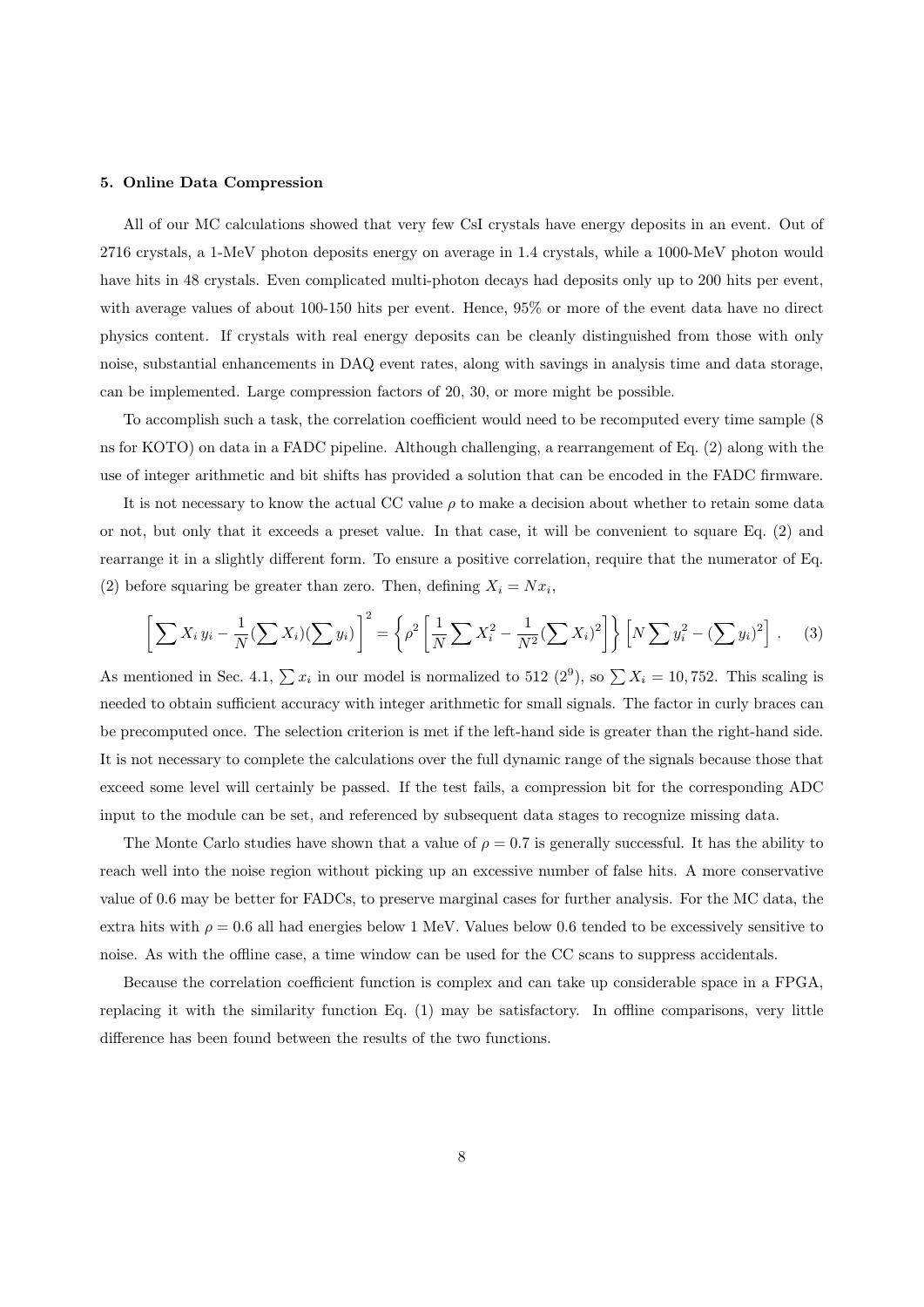## 6. Summary and Conclusions

Many experiments need to be sensitive to signals that border on or are embedded in the noise region. A common approach is to test for an excursion that is a few noise standard deviations above the pedestal level to define a signal. This method, however, can be compromised by additional random fluctuations in the data, such as accidentals, or the pedestal level. Also, excursions a few time samples from the correct time can occur.

If the signals have an approximately fixed shape apart from magnitude (or can be transformed to such a shape), a correlation comparison against a reference peak is a far better way to identify a real signal. To dig a signal pattern out of noise fluctuations with some level of confidence, there is little choice but to use such comparisons. At the lower values of  $\rho$ , the CC method is effectively a 'bump' detector for low signals.

Detailed studies with simulated data have established that the correlation-coefficient (or similarity) method is very successful in identifying energy deposits (hits) in detector elements well into the noise region. It provides great benefits especially for offline analysis. It easily provides very good estimates of the signal energy and time that are needed for subsequent detailed fitting, and optionally for reducing the amount of stored data.

For online use in FADC modules, the application of the method should be sufficiently conservative to preserve possible hits of small signals for later analysis, but also to provide a high level of data compression. As with other possible methods of working in the noise region, there is some risk of losing a real signal. The use of the method must be carefully tailored to the design requirements of the experiment, especially the balance between the required signal range, photo-statistics, and other sources of noise.

## Acknowledgment

We thank our colleagues on the KOTO experiment for many thoughtful questions and comments during the development. This work was supported in part by the DOE award [de-sc0002644](http://arxiv.org/abs/de-sc/0002644) through a subcontract from the University of Michigan and DOE award [de-sc0006497](http://arxiv.org/abs/de-sc/0006497) to Arizona State University.

## References

## References

- <span id="page-8-1"></span><span id="page-8-0"></span>[1] E. Frlež, D. Počannić, and S. Ritt, Nucl. Instrum. Phys. Res. A 463, 341 (2001).
- <span id="page-8-2"></span>[2] M. Tecchio et al., Physics Procedia **37**, 1940 (2012).
- <span id="page-8-3"></span>[3] [http://en.wikipedia.org/wiki/Cosine](http://en.wikipedia.org/wiki/Cosine_similarity) similarity.
- [4] Philip R. Bevington and D. Keith Robinson, Data Reduction and Error Analysis for the Physical Sciences, Third Ed., (McGraw-Hill, 2002).